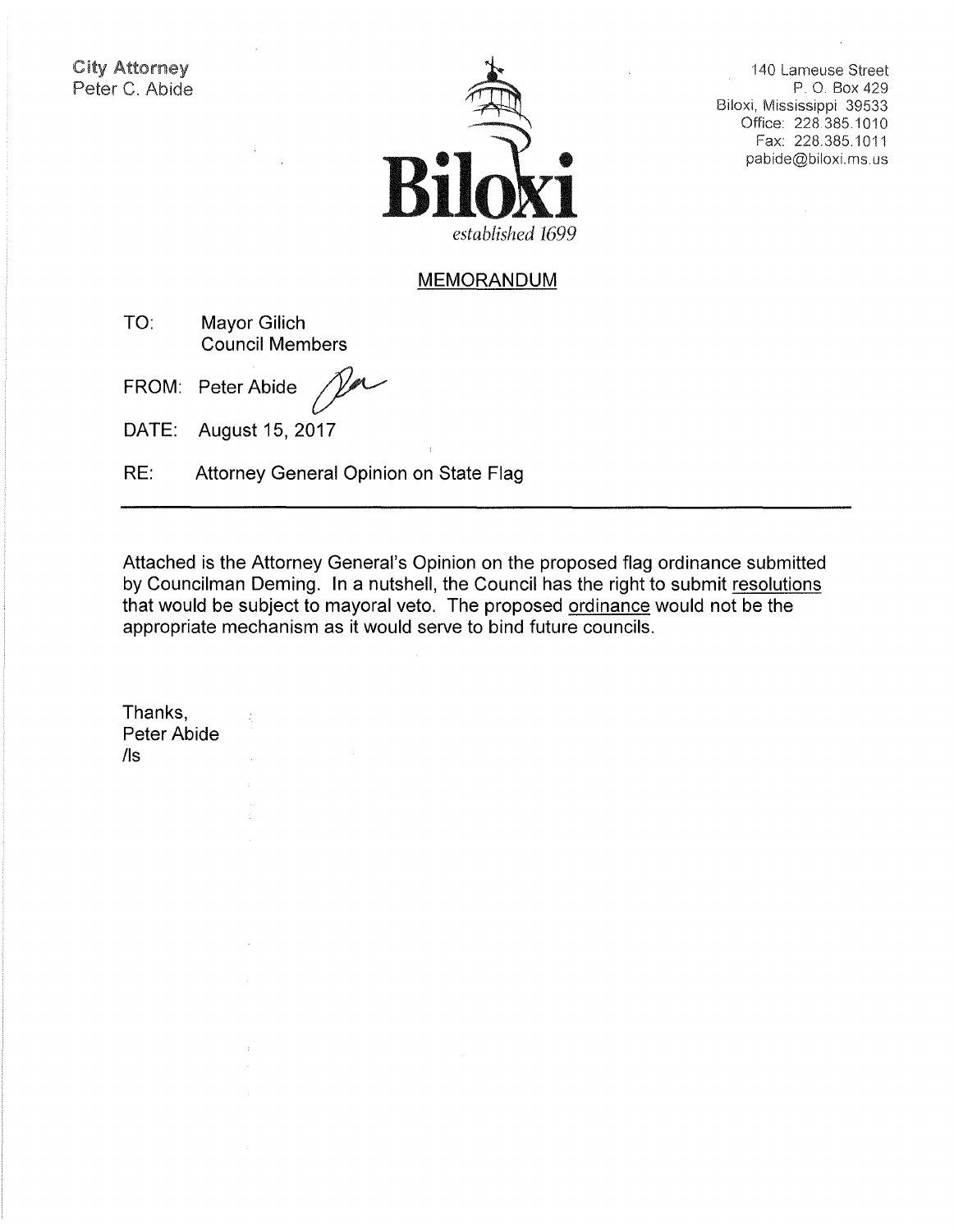#### STATE OF MISSISSIPPI



#### JIM HOOD ATTORNEY GENERAL

**OPINIONS DIVISION** 

August 11, 2017

Peter C. Abide, Esquire Biloxi City Attorney Post Office Box 429 Biloxi, Mississippi 39533

Re: Displaying State Flag

Dear Mr. Abide:

Attorney General Jim Hood received your letter of request and assigned it to me for research and reply.

# **Background**

You state that the City of Biloxi operates as mayor-council form of government pursuant to Mississippi Code Annotated Section 21-8-1 et seq. Under that form of government and pursuant to Section 21-8-15, the mayor has "executive powers" and "superintending control of all the officers and affairs of the municipality."

Your letter then states, in part:

On April 24, 2017, the Mayor issued an executive order directing only the U.S. flag be flown at municipal buildings. Miss. Code Ann. Section 3-3-15 provides discretionary authority by the governing authorities to display the state flag. On May 9, 2017, a council member submitted an ordinance .... stating in part, that the state flag "shall be displayed" at municipal buildings. Before voting, the Council voted 6-1 to table and seek an AG opinion on the legality of the proposed ordinance. ....

# **Questions and Responses**

**Question 1:** Does the Mayor have authority under Section 21-8-15 to manage and operate municipal buildings?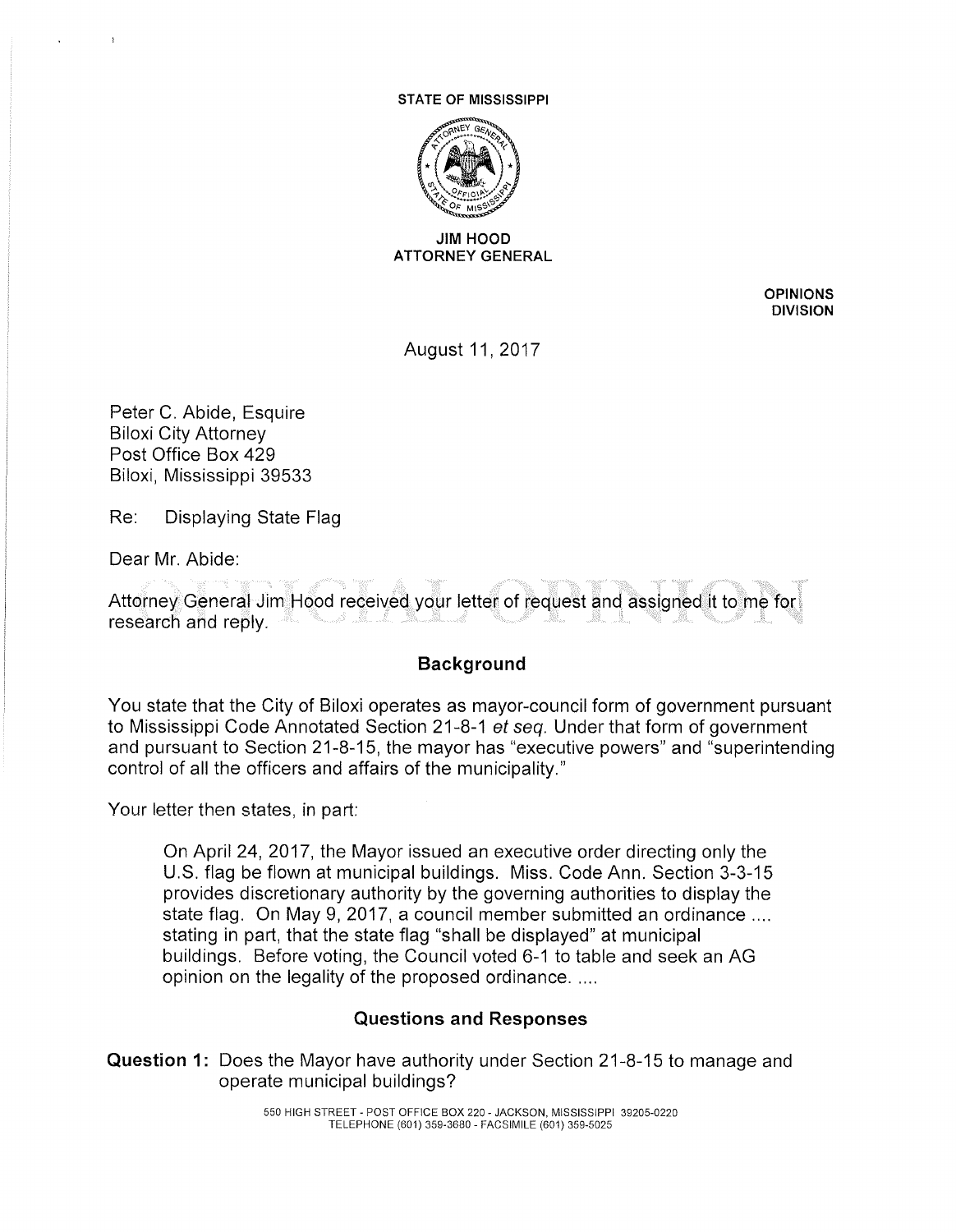Peter C. Abide, Esquire August 11, 2017 Page 2

In response to your first question, we are of the opinion that the management and operation of municipal buildings are under the control of the mayor and council as a group. The council has the authority to propose and adopt ordinances and resolutions affecting municipal buildings subject to the mayor's veto.

**Question** 2: In conjunction with Question 1, does the Mayor have authority under Section 21-8-15 to direct that only the U.S. flag be flown?

Your second question relates to the past action of the mayor. Pursuant to Section 7-5- 25, opinions of the Attorney General are issued on questions of law for the future guidance of those officials entitled to receive them. An Attorney General's opinion can neither validate nor invalidate past action of an officer or agency. Therefore, we must decline to respond to this question.

**Question** 3: Does the Council have authority to direct that the flag shall be flown by ordinance, as such ordinance would be binding on all future councils, potentially removing the discretion of future councils?

**Question 4:** If the answer to 3 is "No", would the current council have authority to direct the same by Resolution during their term of office?

In response to your third and fourth questions, ordinances are enacted to regulate continuing conditions, and such ordinances constitute a permanent rule of government. Ordinances generally continue to operate until formally repealed. Resolutions, on the other hand, are in the nature of declarations of the will of the municipality or of the current governing authorities/board and, as such, are not binding on successors in office. Therefore, we are of the opinion that the adoption of a resolution regarding the flying of the state flag at municipal buildings would be the appropriate mechanism for addressing this matter. As noted, such a resolution would not be binding on successor boards.

# **Applicable Law and Discussion**

Section 3-3-15 provides:

The state flag may be displayed from all public buildings from sunrise to sunset; however, the state flag may be displayed from all public buildings twenty-four (24) hours a day if properly illuminated. The state flag should not be displayed when the weather is inclement, except when an all-weather flag is displayed. The state flag shall receive all of the respect and ceremonious etiquette given the American flag. Provided, however, nothing in this section shall be construed so as to affect the precedence given to the flag of the United States of America.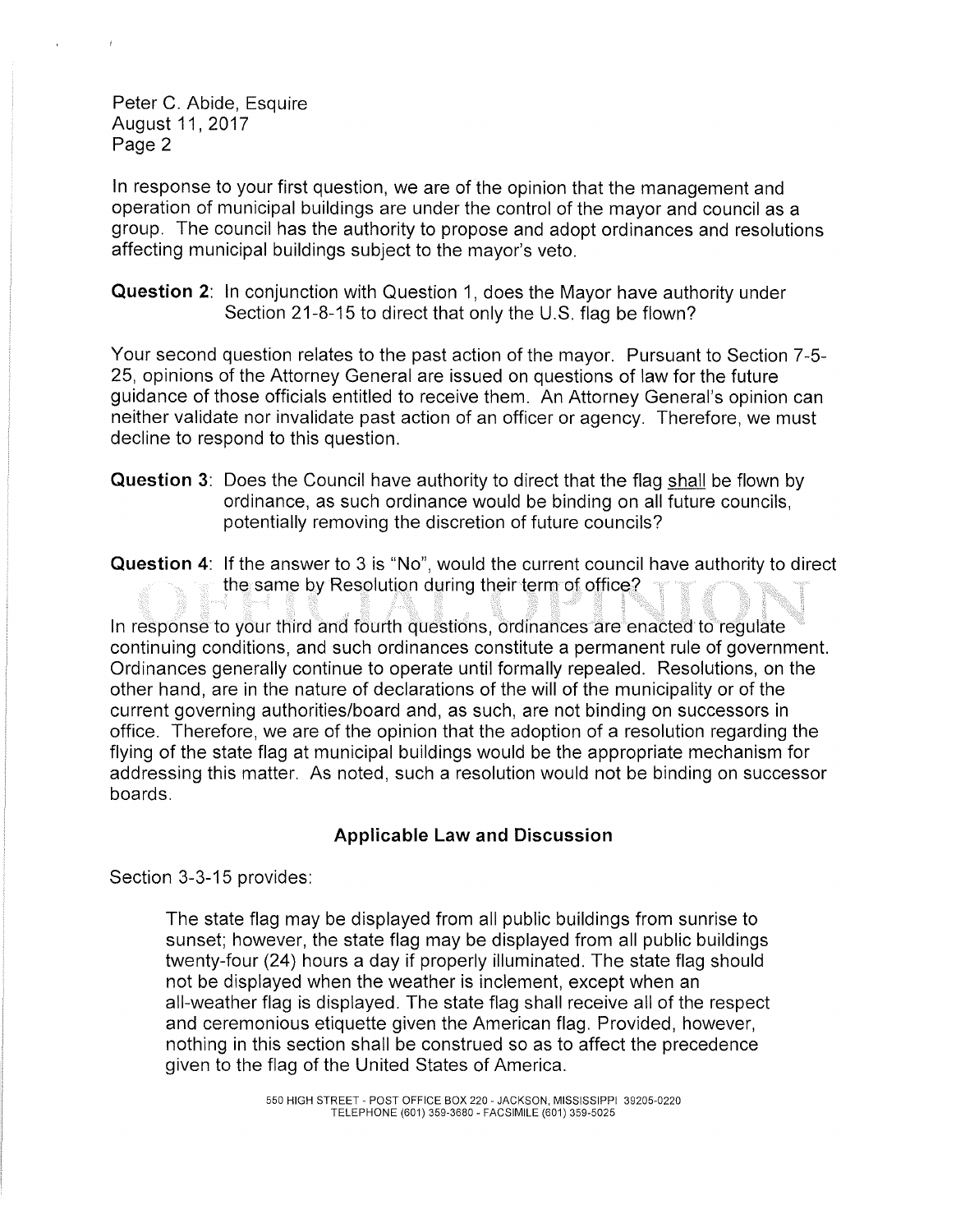Peter C. Abide, Esquire August 11, 2017 Page 3

#### Section 21-17-5 provides, in part:

(1) The governing authorities of every municipality of this state shall have the care, management and control of the municipal affairs and its property and finances. In addition to those powers granted by specific provisions of general law, the governing authorities of municipalities shall have the power to adopt any orders, resolutions or ordinances with respect to such municipal affairs, property and finances which are not inconsistent with the Mississippi Constitution of 1890, the Mississippi Code of 1972, or any other statute or law of the State of Mississippi, and shall likewise have the power to alter, modify and repeal such orders, resolutions or ordinances. Except as otherwise provided in subsection (2) of this section, the powers granted to governing authorities of municipalities in this section are complete without the existence of or reference to any specific authority granted in any other statute or law of the State of Mississippi.

We have previously opined that, as a group, the mayor and board of aldermen of a code charter municipality have control over the city hall and that an action to place cameras in the town hall would require a motion and successful vote by the board of aldermen, subject to veto by the mayor. The mayor of a code charter municipality, like the mayor of a mayor-council municipality, exercises executive power and also has "the superintending control of all the officers and affairs of the municipality." MS AG Op., Herring (August 31, 2012).

\*\*\*

In regard to potentially binding future councils, the Mississippi Supreme Court has held that the governing authorities of a municipality may not bind their successors in office, unless expressly authorized to do so. Humble Oil and Refining v. State, 41 So.2d 26 (Miss. 1949); Smith v. Mitchell, 1 So.2d 765 (Miss. 1941 ); American Oil Co. v. Marion County, 192 So. 296 (Miss. 1939); Edwards Hotel & City St. R. Co. v. City of Jackson, 51 So. 802 (Miss. 1910).

The Court has also made a clear distinction between an ordinance and a resolution. In Evans v. City of Jackson, 30 So.2d 315 (Miss. 1947), the Court said:

An ordinance is enacted to regulate continuing conditions, and constitutes a permanent rule of government... . An ordinance generally continues to operate until formally repealed. A resolution 'is merely declaratory of the will of the corporation in a given matter, and in the nature of a ministerial act.' (Citing 43 594 C.J. 519, Sec. 798 Municipal Corporations.)

In reviewing a "document" adopted by the Biloxi City Council recognizing a firefighters